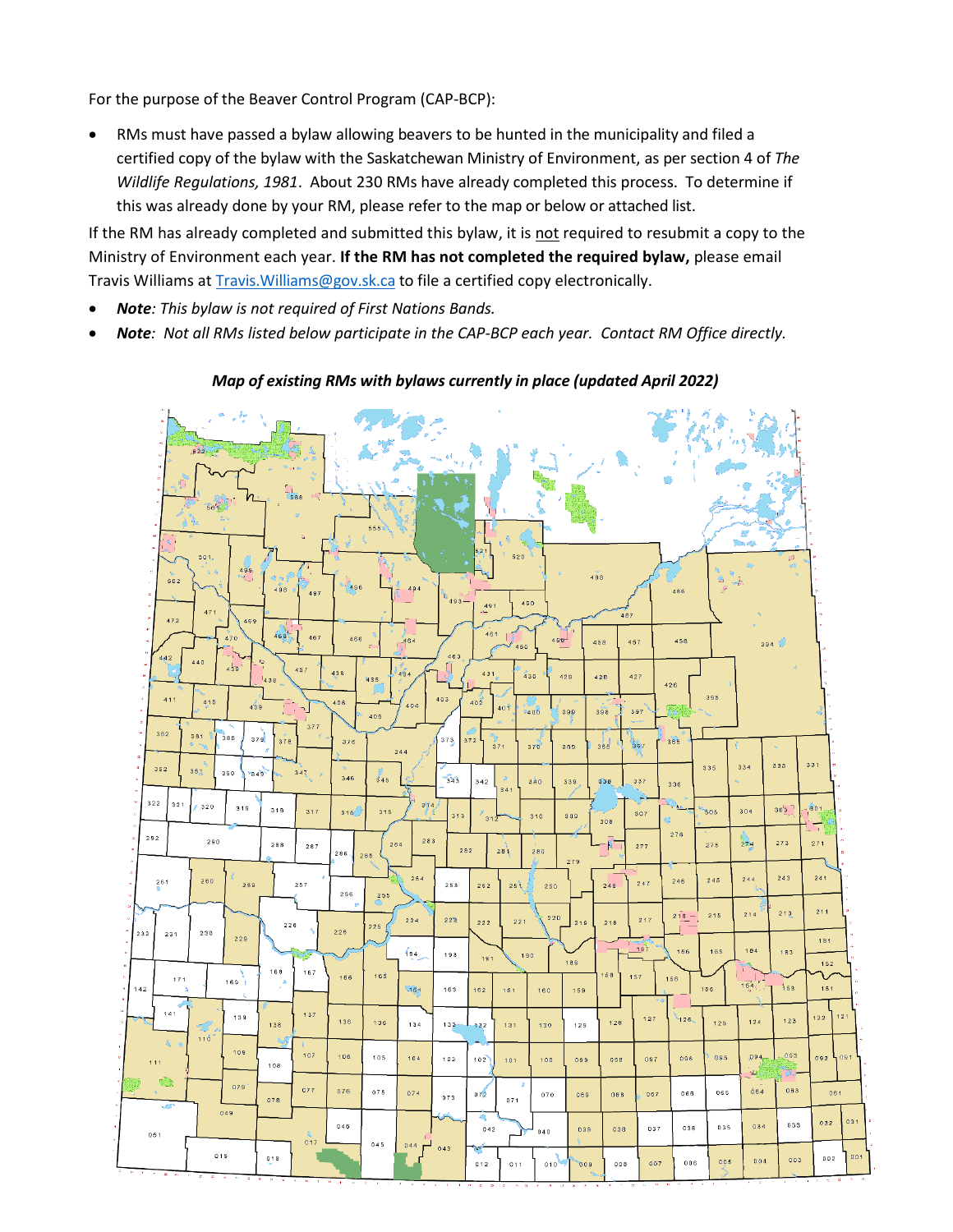## **Rural Municipalities Where Beavers May Be Hunted** *(Bylaws in place as of April 2022)*

| 1              | ARGYLE                 | 135 | LAWTONIA                | 251 | <b>BIG ARM</b>        |
|----------------|------------------------|-----|-------------------------|-----|-----------------------|
| 3              | <b>ENNISKILLEN</b>     | 136 | <b>COULEE</b>           | 252 | ARM RIVER             |
| 4              | <b>COALFIELDS</b>      | 137 | <b>SWIFT CURRENT</b>    | 254 | LOREBURN              |
| 5              | <b>ESTEVAN</b>         | 138 | <b>WEBB</b>             | 255 | <b>COTEAU</b>         |
| $\overline{7}$ | SOURIS VALLEY          | 151 | ROCANVILLE              | 259 | SNIPE LAKE            |
| 9              | <b>SURPRISE VALLEY</b> | 152 | <b>SPY HILL</b>         | 260 | <b>NEWCOMBE</b>       |
| 17             | <b>VAL MARIE</b>       | 153 | WILLOWDALE              | 271 | <b>COTE</b>           |
| 31             | <b>STORTHOAKS</b>      | 154 | <b>ELCAPO</b>           | 273 | <b>SLIDING HILLS</b>  |
| 32             | <b>RECIPROCITY</b>     | 155 | <b>WOLSELEY</b>         | 274 | <b>GOOD LAKE</b>      |
| 34             | <b>BROWNING</b>        | 156 | <b>INDIAN HEAD</b>      | 275 | <b>INSINGER</b>       |
| 38             | LAURIER                | 157 | SOUTH QU'APPELLE        | 276 | <b>FOAM LAKE</b>      |
|                |                        |     |                         |     |                       |
| 39             | THE GAP                | 158 | EDENWOLD                | 277 | <b>EMERALD</b>        |
| 43             | OLD POST               | 159 | SHERWOOD                | 279 | MOUNT HOPE            |
| 44             | WAVERLEY               | 160 | <b>PENSE</b>            | 280 | WREFORD               |
| 49             | <b>WHITE VALLEY</b>    | 161 | MOOSE JAW               | 281 | <b>WOOD CREEK</b>     |
| 61             | ANTLER                 | 162 | CARON                   | 282 | <b>MCCRANEY</b>       |
| 63             | <b>MOOSE MOUNTAIN</b>  | 164 | <b>CHAPLIN</b>          | 283 | ROSEDALE              |
| 64             | <b>BROCK</b>           | 165 | <b>MORSE</b>            | 284 | <b>RUDY</b>           |
| 67             | WEYBURN                | 166 | <b>EXCELSIOR</b>        | 285 | <b>FERTILE VALLEY</b> |
| 68             | <b>BROKENSHELL</b>     | 181 | LANGENBURG              | 301 | ST. PHILIPS           |
| 69             | <b>NORTON</b>          | 183 | <b>FERTILE BELT</b>     | 303 | <b>KEYS</b>           |
| 74             | <b>WOOD RIVER</b>      | 184 | <b>GRAYSON</b>          | 304 | <b>BUCHANAN</b>       |
| 76             | <b>AUVERGNE</b>        | 185 | <b>MCLEOD</b>           | 305 | <b>INVERMAY</b>       |
| 77             | <b>WISECREEK</b>       | 186 | ABERNETHY               | 307 | <b>ELFROS</b>         |
| 78             | GRASSYCREEK            | 187 | NORTH QU'APPELLE        | 308 | <b>BIG QUILL</b>      |
| 79             | <b>ARLINGTON</b>       | 189 | LUMSDEN                 | 309 | <b>PRAIRIE ROSE</b>   |
| 91             | MARYFIELD              | 190 | <b>DUFFERIN</b>         | 310 | <b>USBORNE</b>        |
| 92             | WALPOLE                | 191 | <b>MARQUIS</b>          | 312 | <b>MORRIS</b>         |
| 93             | WAWKEN                 | 211 | <b>CHURCHBRIDGE</b>     | 313 | <b>LOST RIVER</b>     |
| 94             | <b>HAZELWOOD</b>       | 213 | <b>SALTCOATS</b>        | 314 | <b>DUNDURN</b>        |
| 95             | <b>GOLDEN WEST</b>     | 214 | CANA                    | 315 | <b>MONTROSE</b>       |
| 96             | <b>FILLMORE</b>        | 215 | <b>STANLEY</b>          | 316 | <b>HARRIS</b>         |
| 97             | <b>WELLINGTON</b>      | 216 | <b>TULLYMET</b>         | 317 | MARRIOTT              |
| 98             | <b>SCOTT</b>           | 217 | <b>LIPTON</b>           | 331 | LIVINGSTON            |
| 99             | CALEDONIA              | 218 | <b>CUPAR</b>            | 333 | <b>CLAYTON</b>        |
| 100            | <b>ELMSTHORPE</b>      | 219 | LONGLAKETON             | 334 | PREECEVILLE           |
|                |                        |     |                         |     |                       |
| 101            | <b>MARQUIS</b>         | 220 | <b>MCKILLOP</b>         | 335 | <b>HAZEL DELL</b>     |
| 104            | GRAVELBOURG            | 221 | SARNIA                  | 336 | SASMAN                |
| 106            | <b>WHISKA CREEK</b>    | 222 | <b>CRAIK</b>            | 337 | LAKEVIEW              |
| 107            | LAC PELLETIER          | 223 | <b>HURON</b>            | 338 | LAKESIDE              |
| 109            | CARMICHAEL             | 224 | <b>MAPLE BUSH</b>       | 339 | LEROY                 |
| 110            | <b>PIAPOT</b>          | 225 | CANAAN                  | 340 | <b>WOLVERINE</b>      |
| 111            | <b>MAPLE CREEK</b>     | 226 | <b>VICTORY</b>          | 341 | <b>VISCOUNT</b>       |
| 121            | <b>MOOSOMIN</b>        | 229 | <b>MIRY CREEK</b>       | 344 | <b>CORMAN PARK</b>    |
| 122            | <b>MARTIN</b>          | 241 | CALDER                  | 345 | VANSCOY               |
| 123            | SILVERWOOD             | 243 | WALLACE                 | 346 | PERDUE                |
| 124            | <b>KINGSLEY</b>        | 244 | <b>ORKNEY</b>           | 347 | <b>BIGGAR</b>         |
| 125            | <b>CHESTER</b>         | 245 | GARRY                   | 351 | <b>PROGRESS</b>       |
| 126            | <b>MONTMARTRE</b>      | 246 | <b>ITUNA BON ACCORD</b> | 352 | <b>HEART'S HILL</b>   |
| 127            | <b>FRANCIS</b>         | 247 | <b>KELLROSS</b>         | 366 | <b>KELVINGTON</b>     |
| 128            | LAJORD                 | 248 | <b>TOUCHWOOD</b>        | 367 | PONASS LAKE           |
| 130            | <b>REDBURN</b>         | 250 | LAST MOUNTAIN VALLEY    | 368 | SPALDING              |
| 131            | <b>BAILDON</b>         |     |                         |     |                       |